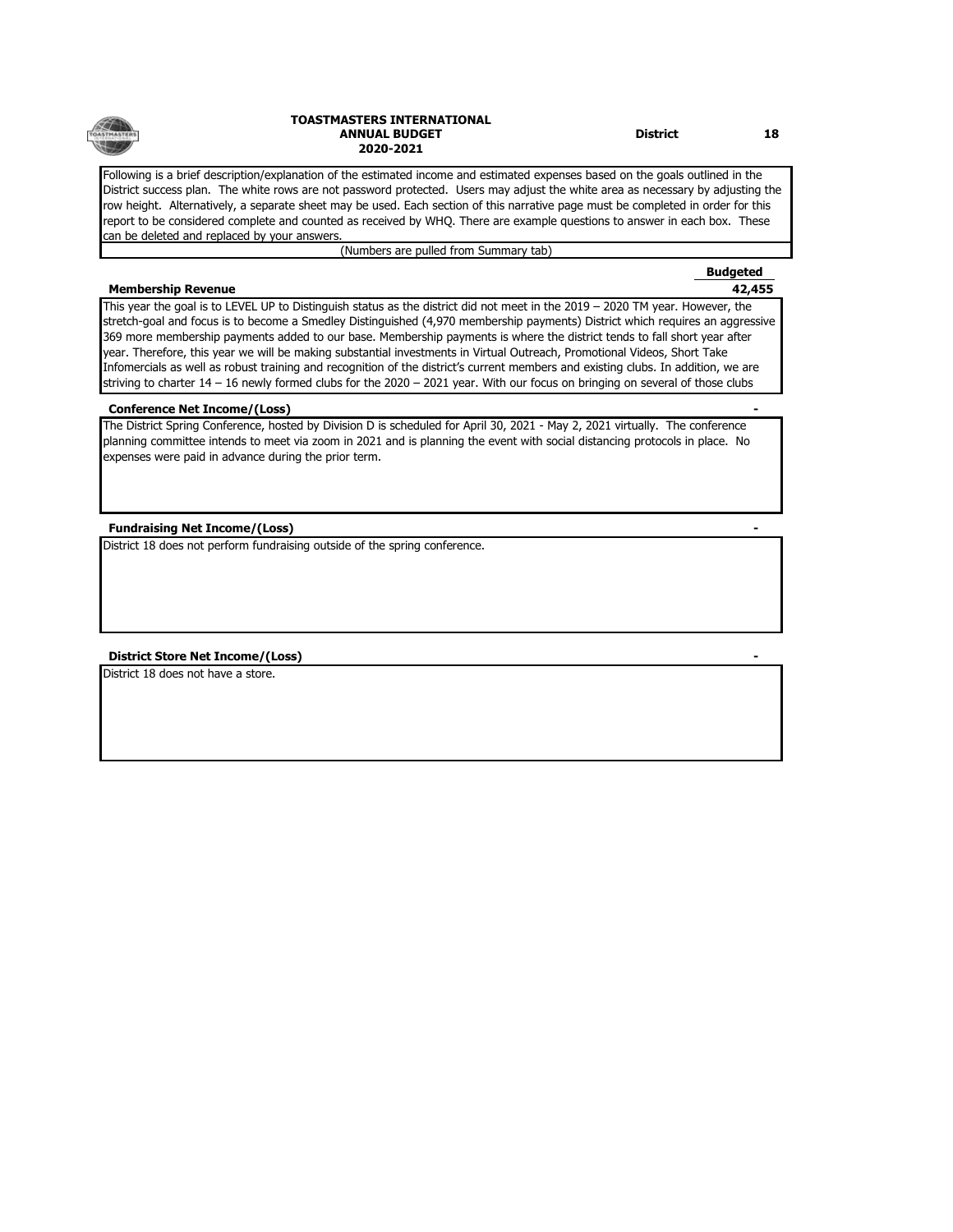# Following is a brief description/explanation of the estimated income and estimated expenses based on the goals outlined in the

District success plan. The white rows are not password protected. Users may adjust the white area as necessary by adjusting the row height. Alternatively, a separate sheet may be used. Each section of this narrative page must be completed in order for this report to be considered complete and counted as received by WHQ. There are example questions to answer in each box. These can be deleted and replaced by your answers.

(Numbers are pulled from Summary tab)

## **Marketing Outside of Toastmasters 2,537**

Marketing outside of Toastmasters includes creating promotional videos, attending several vending events in and aroud the district where we would pay for vendor's space, and the purchase of Toastmasters International promotional materials like pens, balloons, presentation folders, and Toastmaster handouts.

## **Public Relations 3,127**

The public relations manager will be maintaining, with the assist of the public relations team, the standard of hosting the district website, using constant contact for monthly ditrict newsletters and actively engaging in the districts social media platforms to generate positive awareness of the District's and Toastmasters International brand for the purpose of attracting and retaining members.

## **Club Growth 6,280**

Due to the global pandemic of COVID-19 our clubs are no longer having physical meetings and the District has suffered several loses of clubs along with a severe plummeting of membership and membership payments. To recover from this set back, district 18 needs to have a strong presence by launching an aggressive marketing campaign, deliver a clear and strong message to bring about a positive impact by involving the entire District 18 membership. One of District 18, 2020 – 2021 goal is to launch a full fledge campaign incorporating the virtual world. The strategy going forward would be based on intentionality, transparency, and The Club Growth message will be focused and center around "Club Fitness." This plan would infuse life back into the

## **Recognition 8,395**

Recognition this year comes in the form of incentives at every level… member, club, area and division. Incentives for the member include but not limited to lapel pins, pathways recognition, triple crown awards and DTM medallions. Club incentives such as TI Gift Certificates for officers training attendance, both in the summer and winter will be promoted. Other incentivized promotions include LEVELING UP and open house reimbursements. Lastly, trophies and engraving for Area, Division and District Contests and End of Year recognitions.

## **Education and Training (5,817)**

The district looks to educate and train members throughout the year by having twice a year DEC training, TLI's and member interest training during the district's Mastery Mondays and informational All Hands calls. In addition, Division Directors are holding small seminars over zoom for additional training to club officers on how to complete a Club Success Plans, Club Coaching etc. There are added incentives under recognition for members to Level Up this year to the next level in Pathways. The District will be adding zoom accounts for division directors to be able to hold TLI's and speech contests, division and area council meetings along with even more robust training.

## **Speech contests 1,883**

Speech contests will be held in the winter to spring most likely starting out virtually depending on the pandemic restrictions. The District's spring contests schedule is as follows; January - club, February - area, March - division with the district at the end of April beginning May for the virtual spring conference. We will be holding three contests this year: International, Humorous, and Table Topics. We have added in shipping to help cover expenses if the contests are held virtually and we have to mail trophies to all winners.

## **Administration 4,241**

Administration expenses cover the TI allocation which is a monthly recurring charge and will be the same amount each month. It is calculated by taking the prior year's membership revenue, multiplying by 5% and then dividing by 12. This is outlined in Policy 8.4, section 4 of the TI Governing Documents. Also, in these expenses are a zoom account for the district, bank service fees, postage, and supplies.

## **Budgeted**